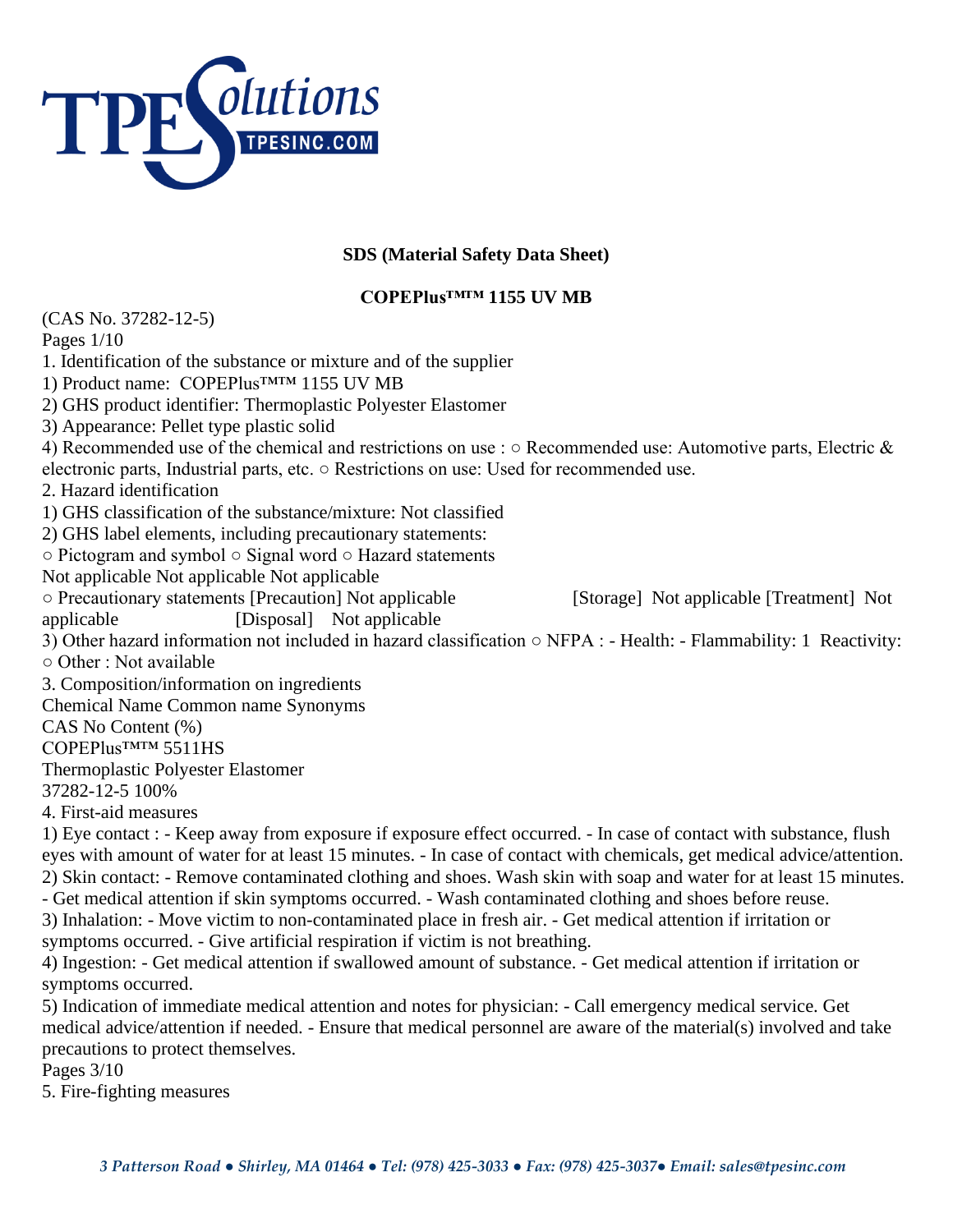

1) Suitable (and unsuitable) extinguishing media: - Suitable extinguishing media: Not available - unsuitable extinguishing media: Not available

2) Specific hazards arising from the chemical: - It emits toxic fumes when burned. - Containers may explode when heated.

3) Special protective equipment and precautions for fire-fighters: - Wear positive pressure self-contained breathing apparatus (SCBA). - Structural firefighters' protective clothing will only provide limited protection.

6. Accidental release measures

1) Personal precautions, protective equipment and emergency procedures: - Stop leak if you can do it without risk. - Isolate exposed area. - Keep unauthorized personnel away. - Use certificated protective equipment. - Ventilate the leaked area.

2) Environmental precautions and protective procedures: - Ensure adequate ventilation. - Prevent entry into waterways, sewers or basements.

3) The methods of purification and removal: - Do not touch or walk through spilled material. - Prevent entry into waterways, sewers, basements or confined areas.

7. Handling and storage

1) Precautions for safe handling: - Wash thoroughly after handling.

2) Conditions for safe storage (include conditions to avoid): - Store in a closed container. - Keep away from waterways and sewers.

8. Exposure controls/personal protection

1) Occupational Exposure Limits:

Korean Occupation of Safety and Health Regulation

International regulations

Biological exposure index

COPEPlus™™ 5511HS Not available Not available Not available

2) Appropriate engineering controls: - Provide local exhaust ventilation system or other engineering controls to keep the airborne concentrations of vapors below their respective threshold limit value. - Check legal suitability of exposure level.

3) Personal protective equipment: ○ Respiratory protection : Respiratory protection: Wear NIOSH or European Standard EN 149 approved full or half face piece (with goggles) respiratory protective equipment when necessary.

○ Eye protection: - An eye wash unit and safety shower station should be available nearby work place. - Wear safety glasses to protect eyes from scattering toxic substance.

○ Hand protection: Wear chemical resistant gloves to avoid direct contact with chemical substance.

○ Body protection: Wear appropriate protective chemical resistant clothing to prevent exposure of skin.

9. Physical and chemical properties

Properties COPEPlus™™ 1155 UV MB

1) Appearance Yellow solid

2) Odor Odorless

- 3) Odor threshold Not available
- 4) pH Not available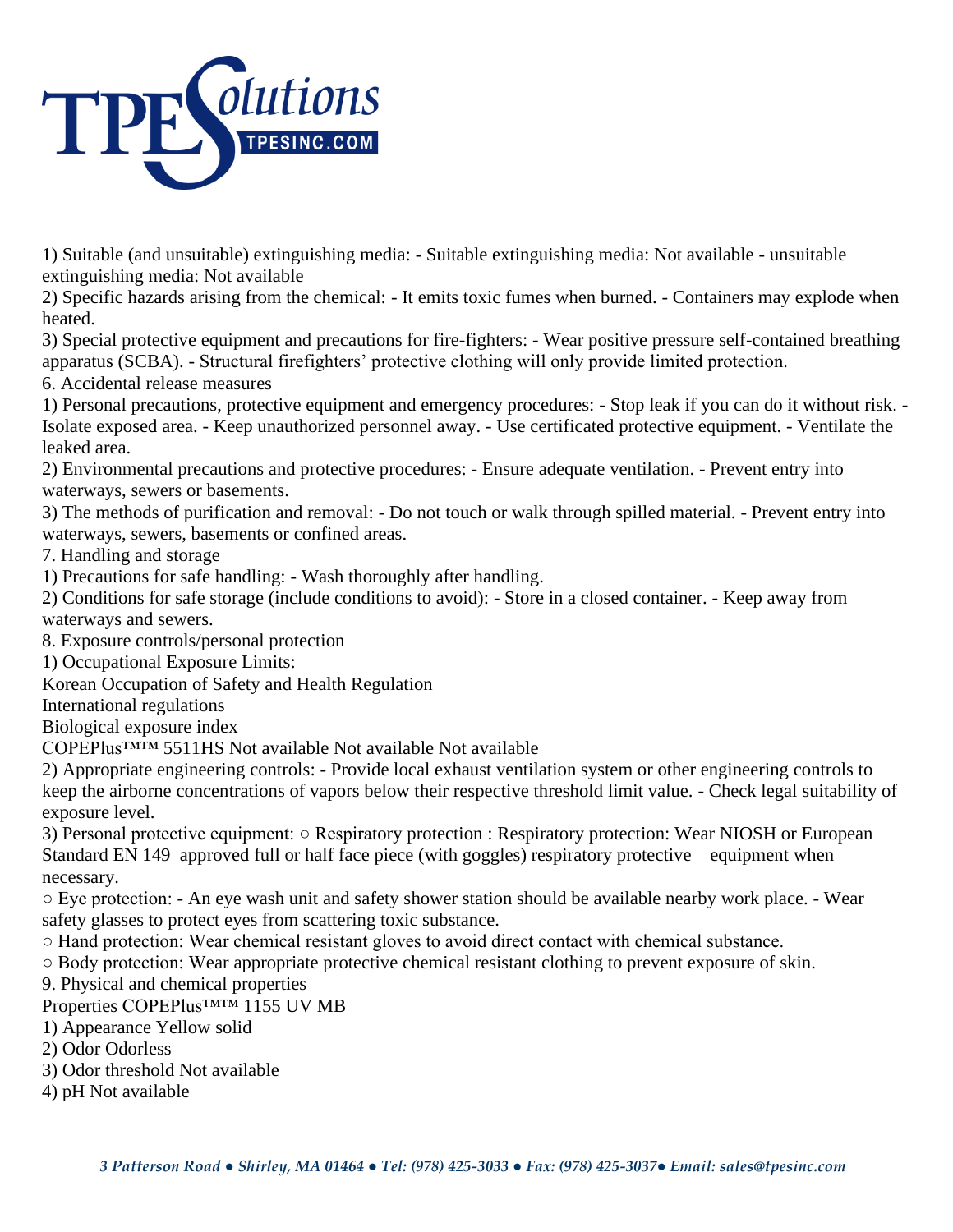

- 5) Melting point/freezing point Not available
- 6) Initial boiling point and boiling range 140-230 ℃
- 7) Flash point 300-340 ℃
- 8) Evaporation rate Not available
- 9) Flammability Not available
- 10) Upper/lower flammability or explosive limits Not available
- 11) Vapor pressure Not available
- 12) Solubility (ies) 1.565 mg/L at 25℃
- 13) Vapor density Not available
- 14) Specific gravity 1.05-1.30
- 15) Partition coefficient: n-octanol/water 4.02
- 16) Auto ignition temperature Not available
- 17) Decomposition temperature Not available
- 18) Viscosity Not available
- 19) Molecular weight 458.458
- 10. Stability and reactivity
- 1) Chemical stability and Possibility of hazardous reactions: Stable under normal temperatures and pressures.
- 2) Conditions to avoid (e.g., static discharge, shock or vibration): Avoid heat, flames, sparks and other sources of
- ignition. Avoid contact with incompatible materials. Avoid release to the environment.
- 3) Incompatible materials: Not available
- 4) Hazardous decomposition products: Not available
- 11. Toxicological information
- 1) Information on the likely routes of exposure: Not available
- Acute toxicity
- Oral Not available
- Dermal Not available
- Inhalation Not available
- Skin Corrosion/ Irritation Not available
- Serious Eye Damage/ Irritation Not available
- Respiratory sensitizer Not available
- Skin Sensitization Not available
- Carcinogenecity Not available
- Mutagenicity Not available
- Reproductive toxicity Not available
- Specific target organ toxicity (single exposure) Not available
- Specific target organ toxicity (repeat exposure) Not available
- Aspiration Hazard Not available
- 12. Ecological information
- 1) Acute toxicity Not available
- 2) Persistence and degradability Not available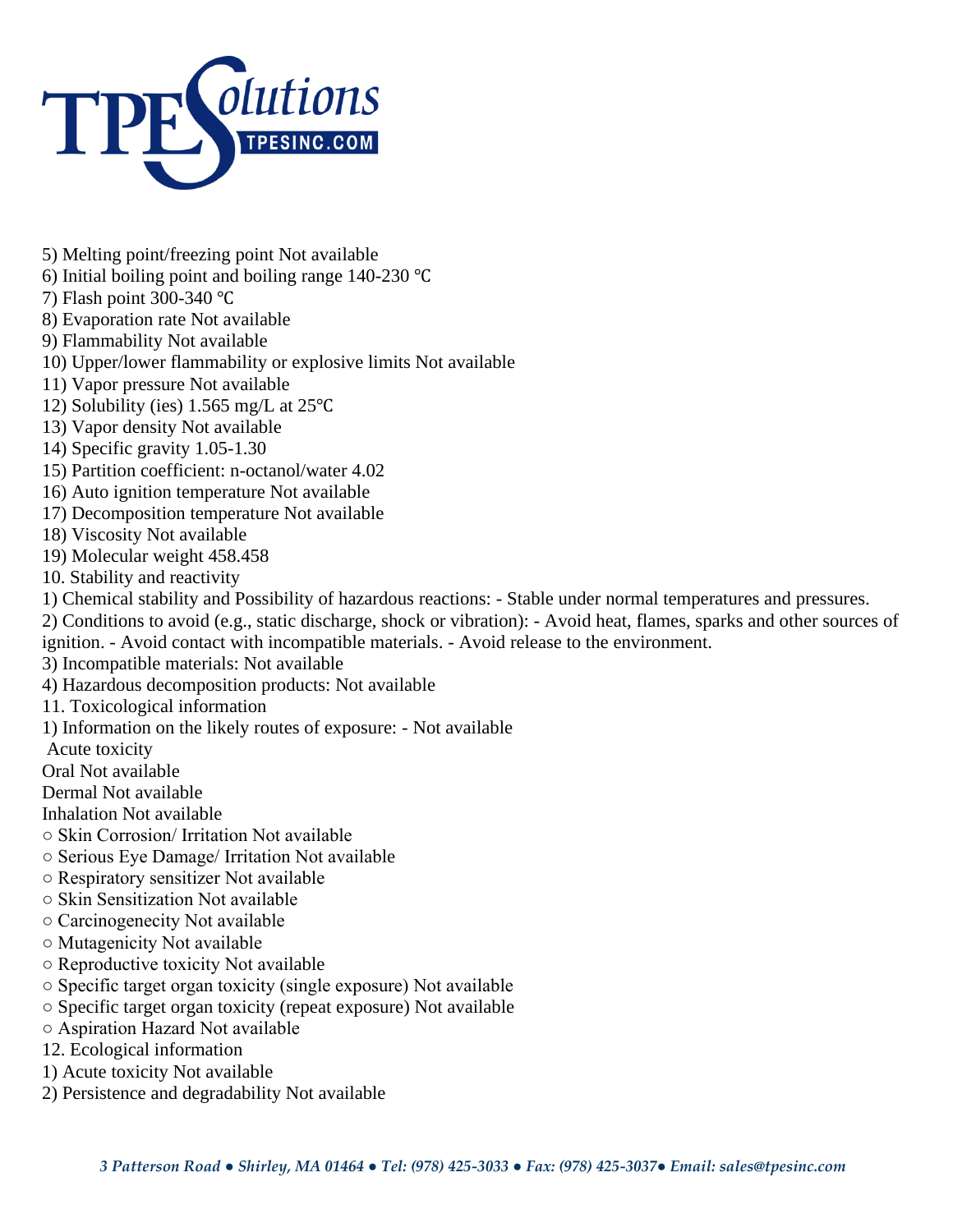

3) Bioaccumulative potential

-Low Bioaccumulation (BCF = 3.162(estimated)) -This substance is considered to be high persistency (Log Kow: 4.02(estimated))

4) Mobility in soil Low potency of mobility to soil.(Koc values  $= 68.66$ )

5) Other harmful effects Not available

13. Disposal considerations

1) Disposal method : - Waste must be disposed of in accordance with federal, state and local environmental control regulations.

2) Disposal precaution: - Consider the require attentions in accordance with waste treatment management regulation.

14. Transport information

1) UN Number: Not applicable 2) UN Proper shipping name: Not applicable 3) Transport Hazard class: Not applicable 4) Packing group: Not applicable 5) Marine pollutant: Not applicable 6) Special safety response for transportation or transportation measure: ○ Emergency schedule for fire: Not applicable ○ Emergency schedule for spillage: Not applicable

15. Regulatory information

1) Korea Occupational Safety and Health Regulation: Not regulated 2) Toxic Chemical Control Act: Not regulated 3) Dangerous Material Safety Management Regulation: Not regulated 4) Wastes Control Act: Not regulated 5) Other Korea and overseas regulation ○ Korea regulation: - Persistent Organic Pollutants Management Act: Not

regulated ○ EU classification: - Classification: Not available - Risk phrases: Not available - Safety phrases: Not available

○ U.S.A management information: - OSHA regulation(29CFR1910.119): Not regulated - CERCLA 103 regulation(40CFR302.4): Not regulated - EPCRA 302 regulation(40CFR355.3): Not regulated - EPCRA 304 regulation(40CFR355.4): Not regulated - EPCRA 313 regulation(40CFR372.65): Not regulated ○ Other management information - Japan management information: ; Existing and New Chemical Substances  $(ENCS) = (7) - 1079$  - China management information: ; Inventory of Existing Chemical Substances (IECSC) = Present - Canada management information: ; Domestic Substances List (DSL) = Present - New Zealand management information: ; Inventory of Chemicals (NZIoC) = Present

○ Substance of Rotterdam Protocol: Not applicable

○ Substance of Stockholm Protocol: Not applicable

○ Substance of Montreal Protocol: Not applicable

16. Other information

1) Information source and references: -

Pubchem;http://pubchem.ncbi.nlm.nih.gov/summary/summary.cgi?cid=71943 - EPISUITE

v4.0;http://www.epa.gov/opt/exposure/pubs/episuitedl.htm - LOLi ;

http://csi.micromedex.com/pgLOLI.asp?cas=37282-12-5&ChemName=

1%2C4%2DBenzenedicarboxylic+acid%2C+polymer+with+1%2C4%2Dbutanediol+

and+%2Ealpha%2E%2Dhydro%2D%2Eome

2) Issue date: 2010. 12. 10.